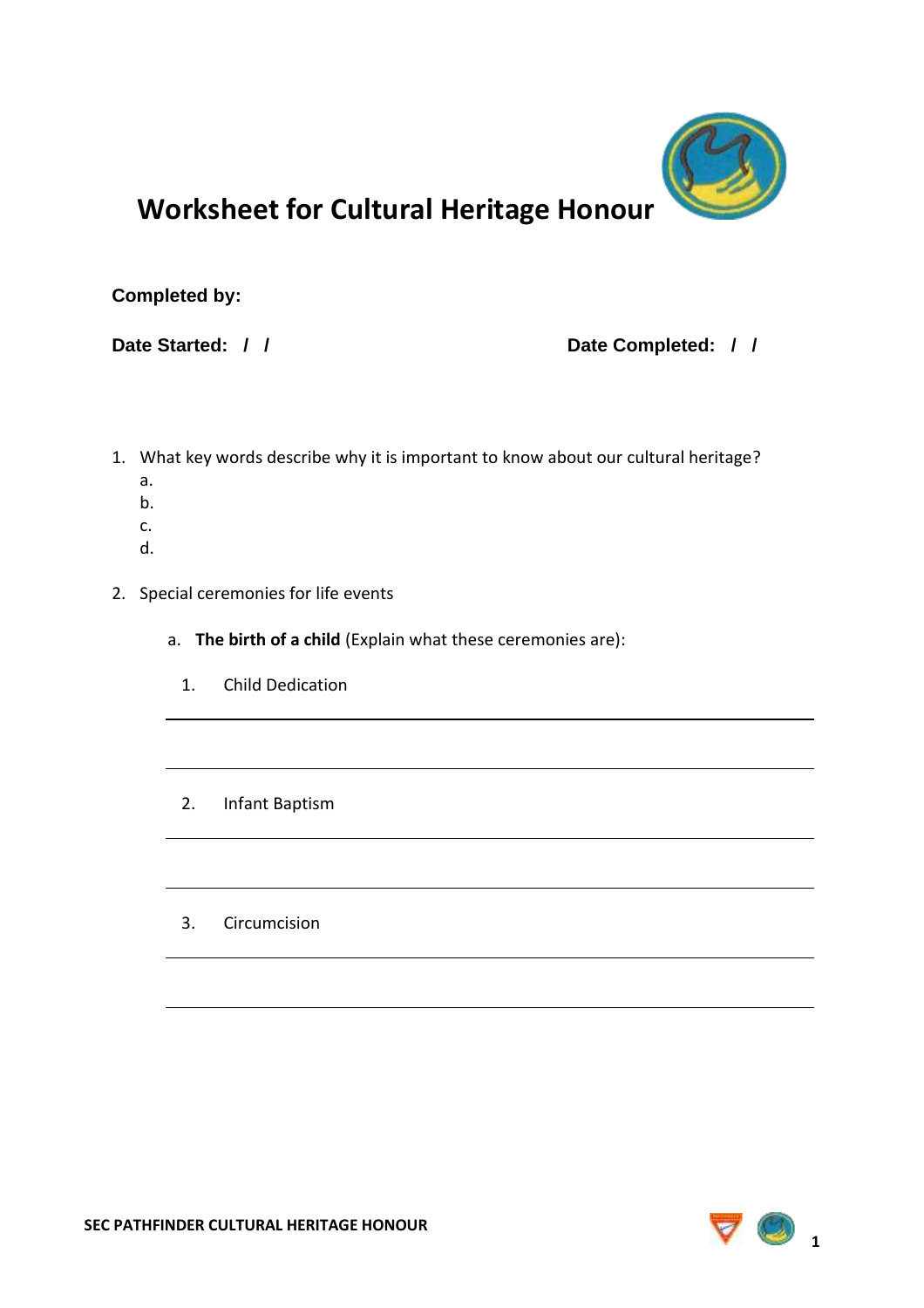- b. **Becoming an adult** (Match the special ceremonies with the countries, cultures or continents for the following life events):
	- i. Quinceañera Scandinavia e a Scandinavia
	- ii. Bar and Bat Mitzvah Kenya Kenya
	- iii. Prom Japan
	- iv. Debutante Mexico
	-
- vi. Poy Sang Long Jewish
- 
- viii. Scarification **High Society**
- **ix.** Vision Quest **Myanmar**
- v. Genpuku Native American vii. Russ North America

## **c. Death and burial** (Explain what these terms mean):

| 1. Wake                |
|------------------------|
|                        |
| 2. Funeral             |
|                        |
| 3. Celebration of Life |
|                        |
| 4. Burial              |
|                        |

5. Embalming

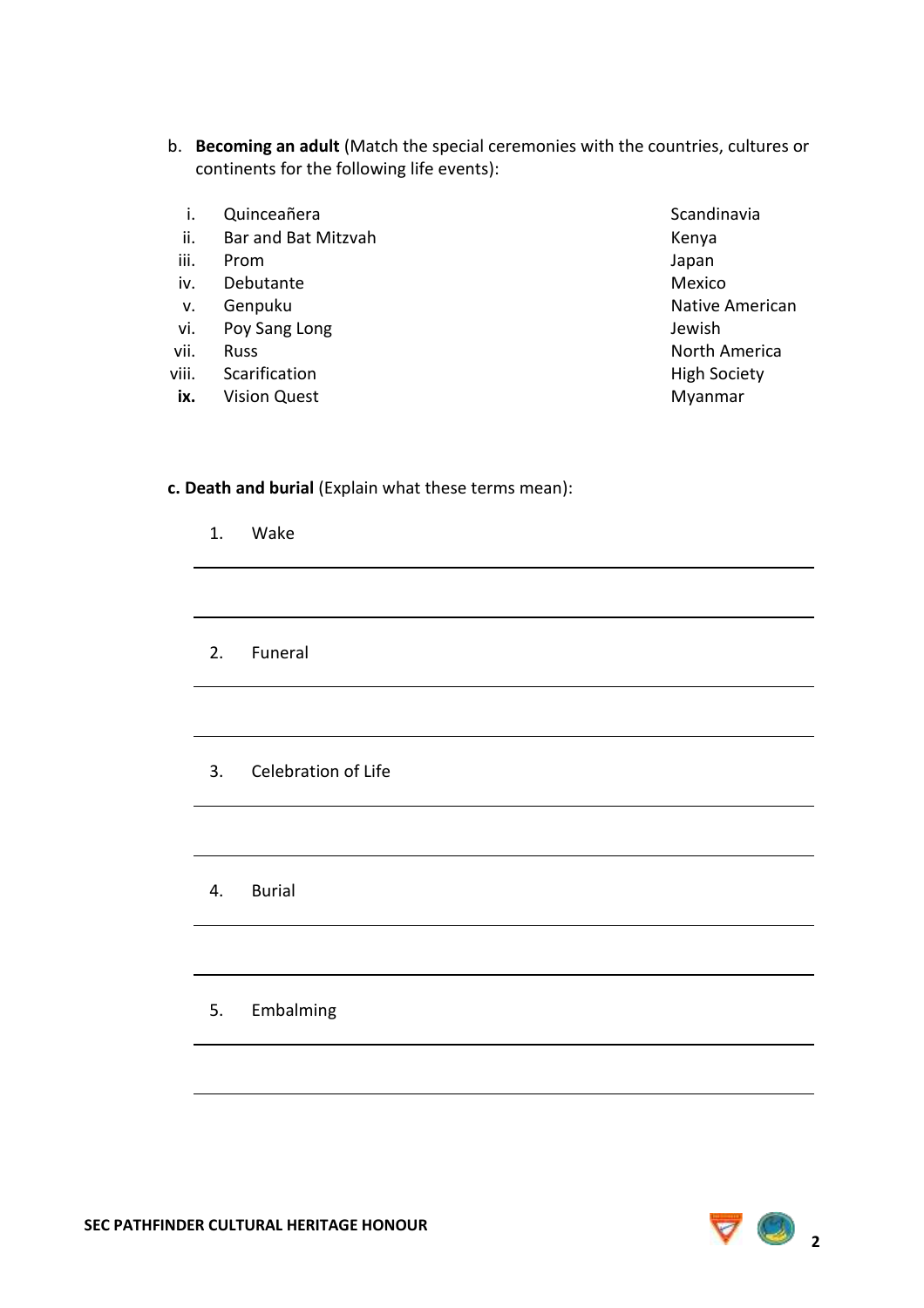| 6. | Cremation                                                                     |
|----|-------------------------------------------------------------------------------|
|    |                                                                               |
| 7. | State funeral                                                                 |
|    |                                                                               |
| 8. | Memorial service                                                              |
|    |                                                                               |
|    | 3a. Describe how you would dress for everyday life and two special occasions. |
| 1. | Everyday life:                                                                |
|    |                                                                               |
| 2. |                                                                               |
|    |                                                                               |
| 3. |                                                                               |
|    |                                                                               |
|    |                                                                               |

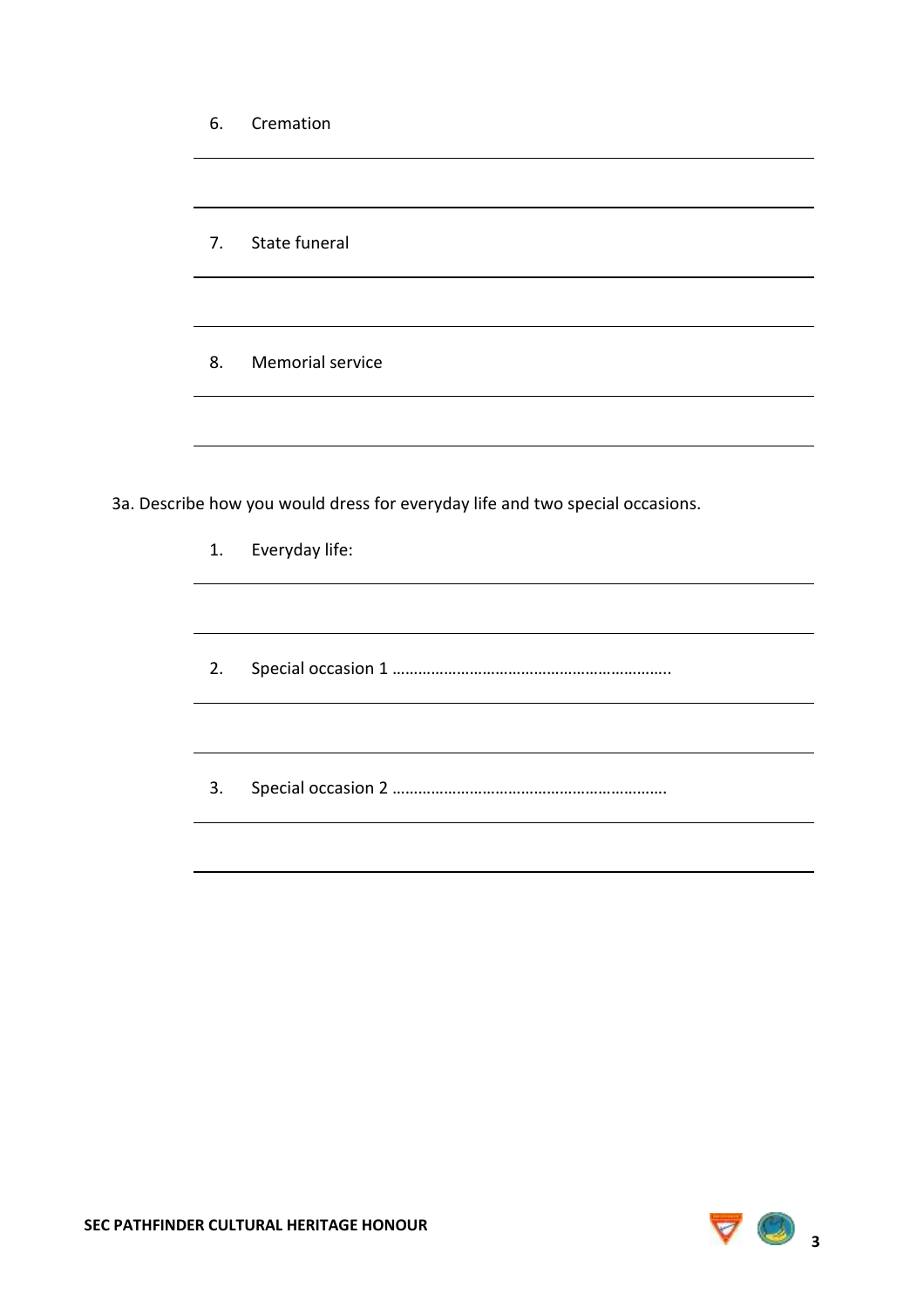3b. Draw or present in pictures these customary dresses as you described above.

4. What cultures in your country follow the custom of pre-marriages for young people? How are their marriages arranged?

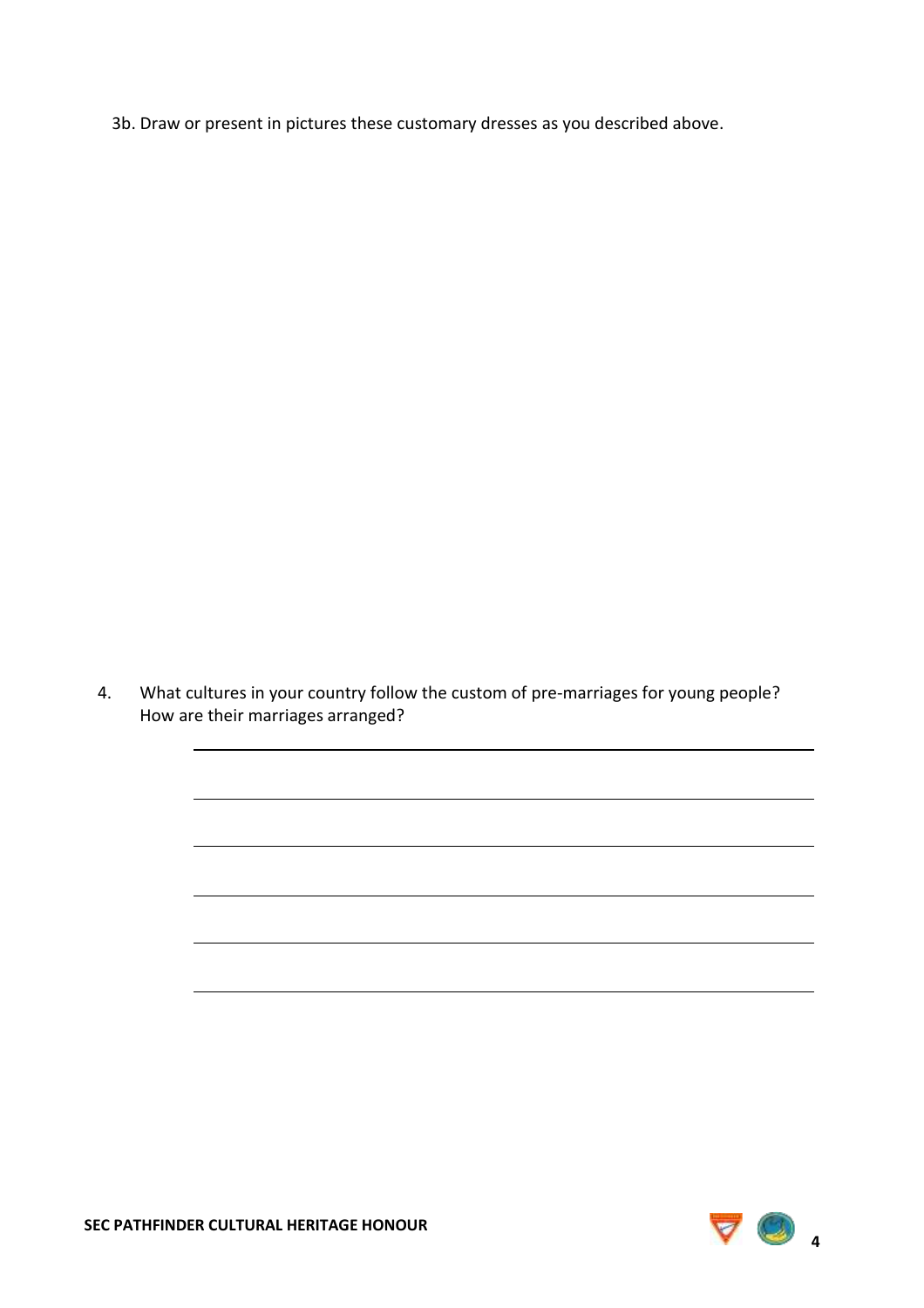- 5. List the advantages of traditional marriages over western-style marriages and courtship.
	- a.
	- b.
	- c.
- 6. Explain briefly the meaning of the term "bride price." (Fill in the blanks)

"Bride price, also known as bride …………….., is an amount of ……………… or …………….. or …………… paid to the ………………… of a woman for the right to marry their daughter. It is also seen as payment made in exchange for the bride's family's loss of her ………….…… and …………….….. within her kin group."

What Biblical references can you find that highlights the practice of the bride price?

- a. Text 1 ……………………………………………..
- b. Text 2 ……………………………………………..

6b. What are the advantages of a bride price?

6c. Explain the disadvantages of bride price.